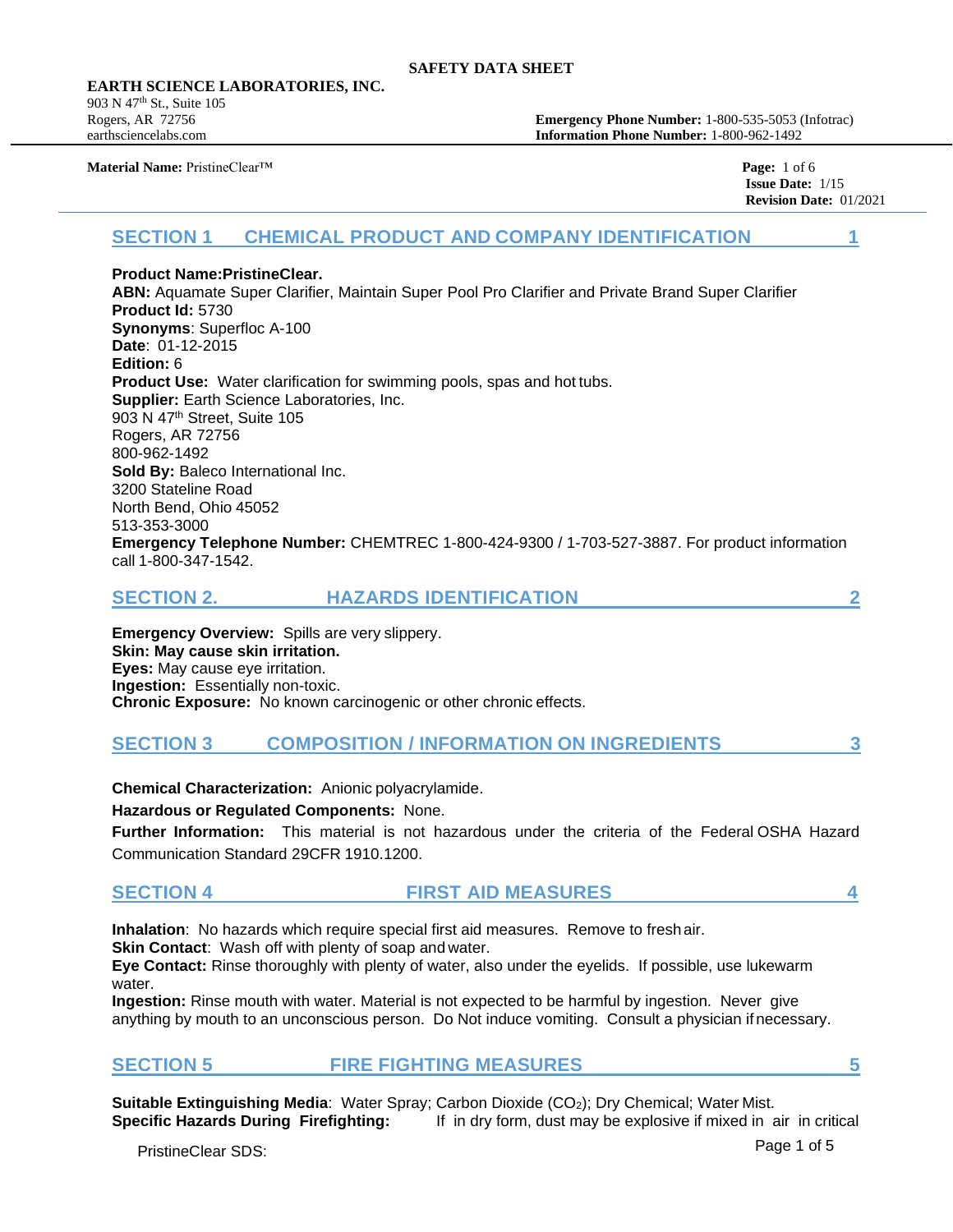proportions and in the presence of a source of ignition.

**Special Protective Equipment for Firefighters:** Wear self-contained breathing apparatus and protective suit.

**Specific Methods:** Avoid dust accumulation.

# **SECTION 6 ACCIDENTAL RELEASE MEASURES 6**

**Personal Precautions**: Refer to section 8 (Exposure Controls/Personal Protection) for appropriate personal protective equipment.

**Environmental Precautions:** Should not be released into the environment.

**Methods For Cleaning Up:** Slippery when wet. Apply a dry sweep compound to spill. Sweep up materials and place into suitable container for disposal. Prevent product form entering drains. Flush the area thoroughly with water and scrub to remove residue. If slipperiness remains, apply more dry-sweeping compound. Dispose of in compliance with local and national regulations.

## **SECTION 7 HANDLING AND STORAGE 7**

**Handling:** If in dry form, minimize dust generation and accumulation. Spills should be scooped up or wiped up immediately, and the spill area flushed with water. For personal protection see section 8.

**Storage:** Store in original container.

Materials to Avoid: Strong oxidizing agents.

**Storage Temperatures:** Store at 4 – 32 C, 40 – 90 F.

**Stability:** Stable under recommended storage conditions.

## **SECTION 8 EXPOSURE CONTROLS / PERSONAL PROTECTION 8**

**Exposure Limit Values:** Contains no substances with occupational exposure limit values.

#### **Exposure Controls**

**Occupational Exposure Controls:** Handle in accordance with good industrial hygiene and safety practice. Wash hands and face before breaks and immediately after handling the product. Avoid contact with skin, eyes, and clothing. Ensure that eyewash stations and safety showers are close to the workstation location. Ensure adequate ventilation.

**Respiratory Protection:** None Recommended.

**Hand Protection:** Glove material: Impervious gloves. Avoid contact with skin. Please observe the instructions regarding permeability and breakthrough time which are provided by the supplier of the gloves. Also take into consideration the specific local conditions under which the product is used, such as danger of cuts, abrasion and the contact time.

**Eye Protection:** Safety glasses or goggles.

**Skin and Body Protection: Protective clothing.** 

**Environmental Exposure Controls:** No data available.

## **SECTION 9 PHYSICAL AND CHEMICAL PROPERTIES 9**

| <b>General Information:</b>                                   |                                                         |
|---------------------------------------------------------------|---------------------------------------------------------|
| <b>Physical State:</b>                                        | Liquid                                                  |
| Color:                                                        | Clear to Blue                                           |
| Odor:                                                         | <b>Odorless</b>                                         |
| <b>Important Health Safety and Environmental Information:</b> |                                                         |
| pH:                                                           | $6 - 8$ (0.5%) Aqueous solution                         |
| <b>Flash Point:</b>                                           | Not applicable                                          |
| <b>Explosive Properties:</b>                                  |                                                         |
| <b>Lower Explosion Limit:</b>                                 | No data available                                       |
| <b>Upper Explosion Limit:</b>                                 | No data available                                       |
| <b>Oxidizing Properties:</b>                                  | The substance or mixture is not classified as oxidizing |
| <b>Vapor Pressure:</b>                                        | Not applicable                                          |

PristineClear SDS: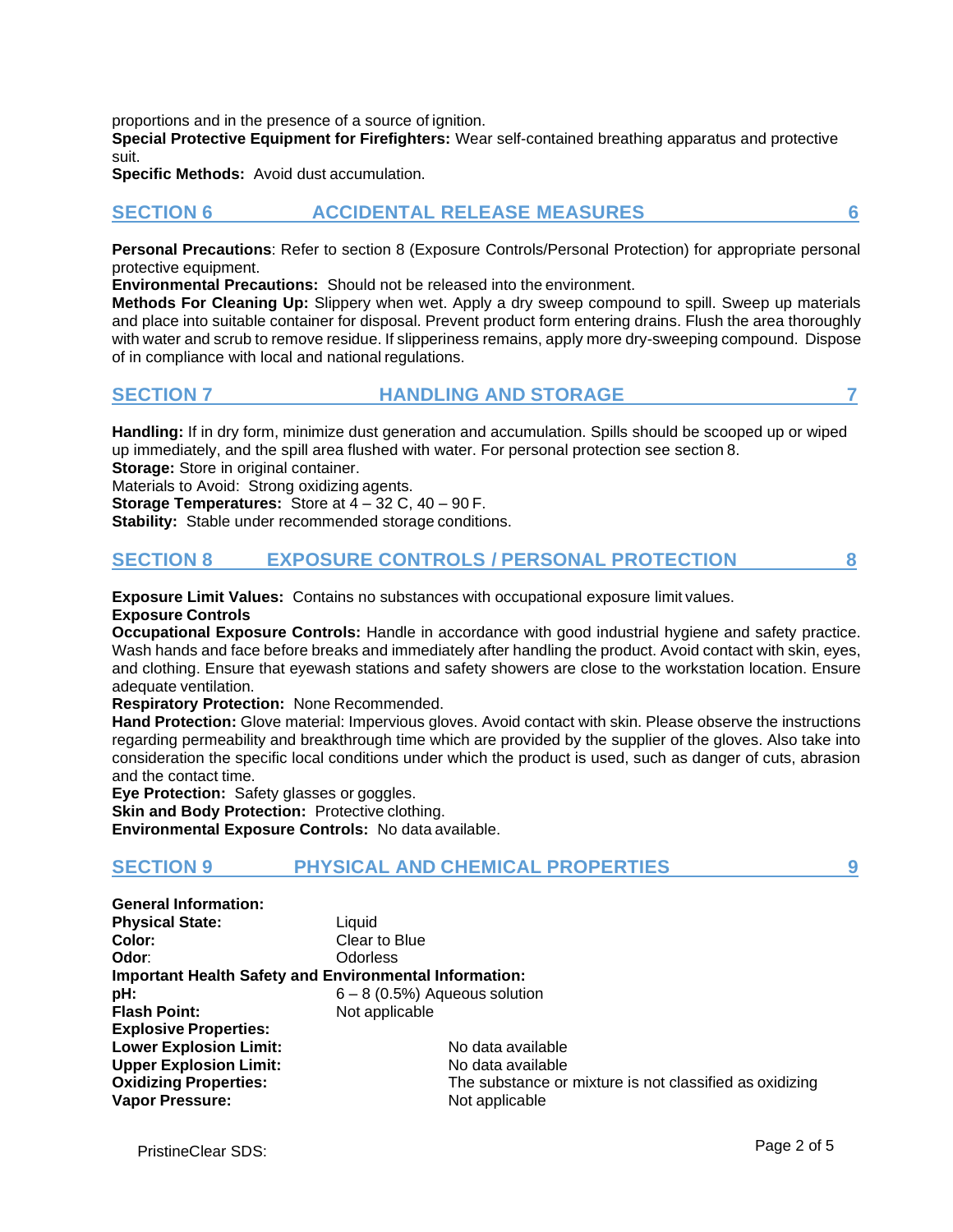**Bulk Density:** 650 – 850 kg/m<sup>3</sup> **Water Solubility: Water Solubility:** Limited by viscosity **Partition Coefficient (n-octanol/water):** Not available **Other Data: Thermal Decomposition:** 392°F **Freezing Point:** Not applicable **Boiling Point:** Not applicable **Melting Point:** Not available

## **SECTION 10 STABILITY AND REACTIVITY 10**

**Conditions To Avoid:** None Known. Stable under normal conditions. **Materials To Avoid:** Strong Oxidizing Agents. **Hazardous Reactions:** Hazardous polymerization does not occur. **Hazardous Decomposition Products**: Ammonia, Carbon Oxides (CO<sub>x</sub>), Nitrogen Oxides (NO<sub>x</sub>).

# **SECTION 11 TOXICOLOGICAL INFORMATION 11**

**Acute Toxicity:** The acute toxicological results displayed may not be the results of actual testing of this material but based on a similar tested material. LD50/Oral/Rat: >5,000 mg/kg Remarks: Estimated LC50/Inhalation/4 hr/Rat: > 20 mg/l Remarks: Estimated LD50/Dermal/Rabbit: >10,000 mg/kg Remarks: Estimated **Irritation and Corrosion Skin:** No skin irritation. **Eyes:** No eye irritation. **Sensitization:** Not sensitizing. **Long Term Toxicity Carcinogenicity**: Based on available data, the classification criteria are not met. **Mutagenicity:** AMES test: Remarks: No data available. Based on available data, the classification criteria are not met. **Reproductive Toxicity:** Based on data available, the classification criteria are not met.

# **SECTION 12 ECOLOGICAL INFORMATION 12**

#### **Ecotoxicity Effects**

**Aquatic Toxicity:** Remarks: Ecotoxicological information is based on a structurally or compositionally similar product.

LC50/96hr/Lepomis macrochirus (bluegill sunfish)/Acute toxicity/OECD Test Guideline 203: > 100 mg/l Remarks: fresh water.

LC50/96/hr/Oncorhynchus mykiss (rainbow trout)/Acute toxicity/OECD Test Guideline 203: > 100 mg/l Remarks: fresh water.

EC50/48hr/Daphnia magna (Water flea)/Immobilization/OECD Test Guideline 202: > 100 mg/l Remarks: Ecotoxicological information is based on a structurally or compositionally similar product.

IC50/72hr/Green algae (Selenastrum capricornutum)/Growth inhibition/OECD Test Guideline 201: >100 mg/l Remarks: Ecotoxicological information is based on a structurally or compositionally similar product.

**Toxicity to Other Organisms:** No data available.

**Mobility:** Water solubility: Limited by viscosity. Surface tension: not applicable.

**Persistence and Degradability**

**Biological Degradability:** Remarks: Ecotoxicological information is based on a structurally or compositionally similar product.

CO2 Evolution Test/OECD Test Guideline 301B/28 d: <70%

The polymeric ingredient is not readily biodegradable.

PristineClear SDS: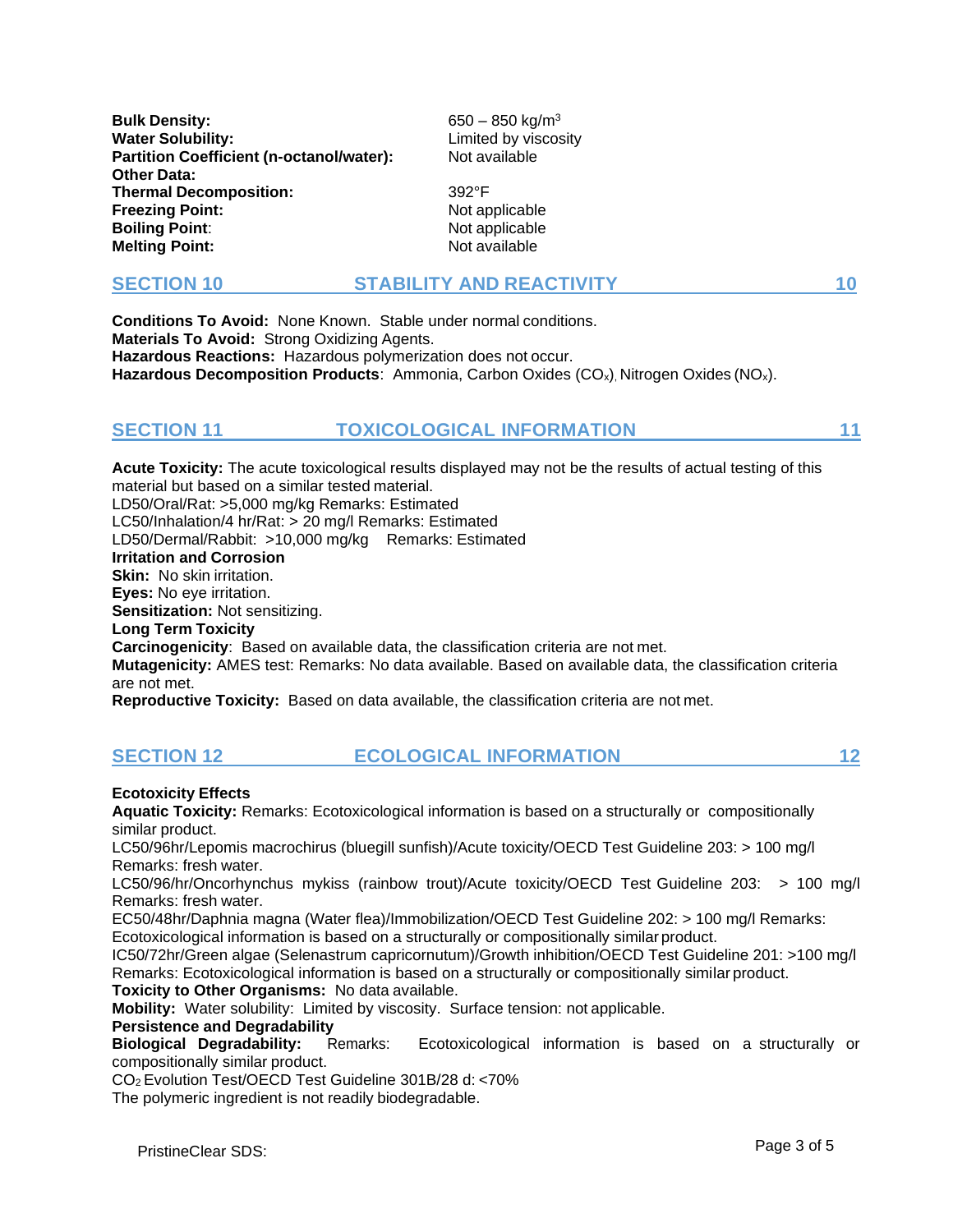**Bioaccumulative Potential:** Bioaccumulation is unlikely. Because of the high molecular weight of the polymer diffusion through biological membranes is very small.

Partition coefficient: n-octanol/water: not applicable.

**Other Adverse Effects:** No data available. Additional ecological information: Ecotoxicological information is based on a structurally or compositionally similar product. This material is not classified as dangerous to the environment. The effects on aquatic organisms are due to an external (non-systemic) mode of action and are significantly reduced (by a factor of 7-20) within 30 minutes due to the binding of the product to dissolved organic carbon and inorganic sorbents such as clays or silts.

| <b>SECTION 13</b> | <b>DISPOSAL CONSIDERATIONS</b> |  |
|-------------------|--------------------------------|--|
|-------------------|--------------------------------|--|

**Product:** EPA Hazardous Waste – NO. Must be disposed of in accordance with local and national regulations.

**Contaminated Packaging:** Packages must be disposed of according to local and national regulations.

## **SECTION 14 TRANSPORT INFORMATION 14**

Hazard Classification (DOT): Not Classified As Hazardous

## **SECTION 15 REGULATORY INFORMATION 15**

#### **SARA Title III Section 311 Categories:**

Immediate (Acute) Health Effects: No

Delayed (Chronic) Health Effects: No

Fire Hazard: No Sudden Release of Pressure Hazard: No

Reactivity Hazard: No

**US EPA Emergency Planning and Community Right-To-Know Act (EPCRA) SARA Title III Section 302 Extremely Hazardous Substance (40CFR 355, Appendix A):** SARA 302: No chemicals in this material are subject to the reporting requirements of SARA Title III, Section 302.

**US EPA Emergency Planning and Community Right-To-Know Act (EPCRA) SARA Title III Section 313 Toxic Chemicals (40CFR 372.65) – Supplier Notification Required:** SARA 313: This material does not contain any chemical components with known CAS numbers that exceed the threshold (De Minimis) reporting levels established by SARA Title III, Section 313.

#### **California Proposition 65**

Acrylamide (79-06-1) % (<+0.05). Remarks: This product contains a chemical or chemicals known to the state of California to cause cancer, birth defects or other reproductive harm.

Notification Status: All components of this product are included in the United States TSCA Chemical Inventory or are not required to be listed on the United States TSCA Chemical Inventory

| <b>SECTION 16</b> | <b>OTHER INFORMATION</b> | 16 |
|-------------------|--------------------------|----|
| NFPA:             | HMIS:                    |    |
| и                 | и                        |    |

The information provided in this safety data sheet is correct to the best of our knowledge, information and belief at the date of its publication. The information given is designed only as a guidance for safe handling, use, processing, storage, transportation, disposal and release and is not to be considered a warranty or